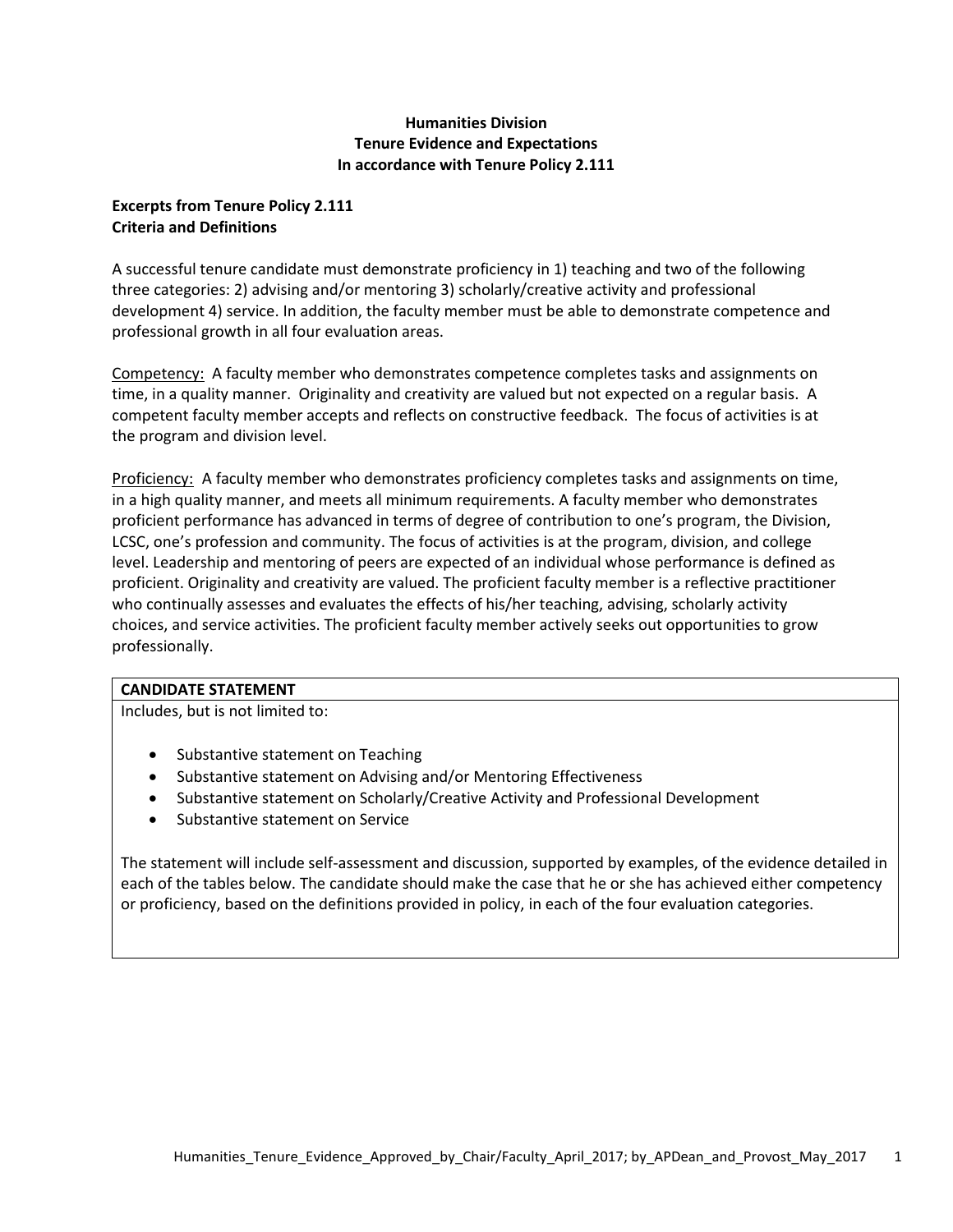#### Evidence Examples List:

- Applicants that complete tasks and fulfill duties as assigned at a minimum show competency. To achieve proficiency, applicants must demonstrate that they have been and in all likelihood will continue to be productive faculty members throughout their careers by consistently contributing in meaningful ways to the College and to their disciplines.
- Candidates may not count one piece of evidence in more than one category.
- In the case where a candidate has been awarded a course release, it is the responsibility of the candidate to account for and document the outcomes resulting from the release. The outcomes should be commensurate with the release-time awarded.
- Faculty should work with their Chair and peers to identify a program of work (evidence) that is consistent with Division and College standards and, if carried out as proscribed in policy, will ultimately lead to successful attainment of tenure.

**TEACHING –** *According to policy, candidates must demonstrate proficiency in this category.*

*Candidate portfolios must include the following:*

SCE's

Peer Observation [1 per year]

Self-Assessment of teaching effectiveness (in candidate statement)

Chair Observation

Syllabi for courses (not individual sections) taught during tenure-track period

*Evidence of proficiency in Teaching demonstrates an active and consistent pattern of growth and contribution. It may include, but is not limited to, the following:*

Nominations or receipt of teaching awards

New course development

Development of new teaching materials; examples of innovative methods

Development of new teaching modes (online, hybrid, competency-based, etc.)

Inclusion and assessment of high-impact practices (writing intensive, collaborative assignments, etc.)

Participation in (teaching-related) TLC events

Presentation at TLC (teaching-related)

Supervision of students' independent studies and/or senior research projects

Evidence of growth in teaching proficiency

Video of classroom lesson with reflection

Training in teaching methods

Collaborations with other faculty (pedagogy, development of activities, etc.)

Evidence of student success in directly-related subsequent courses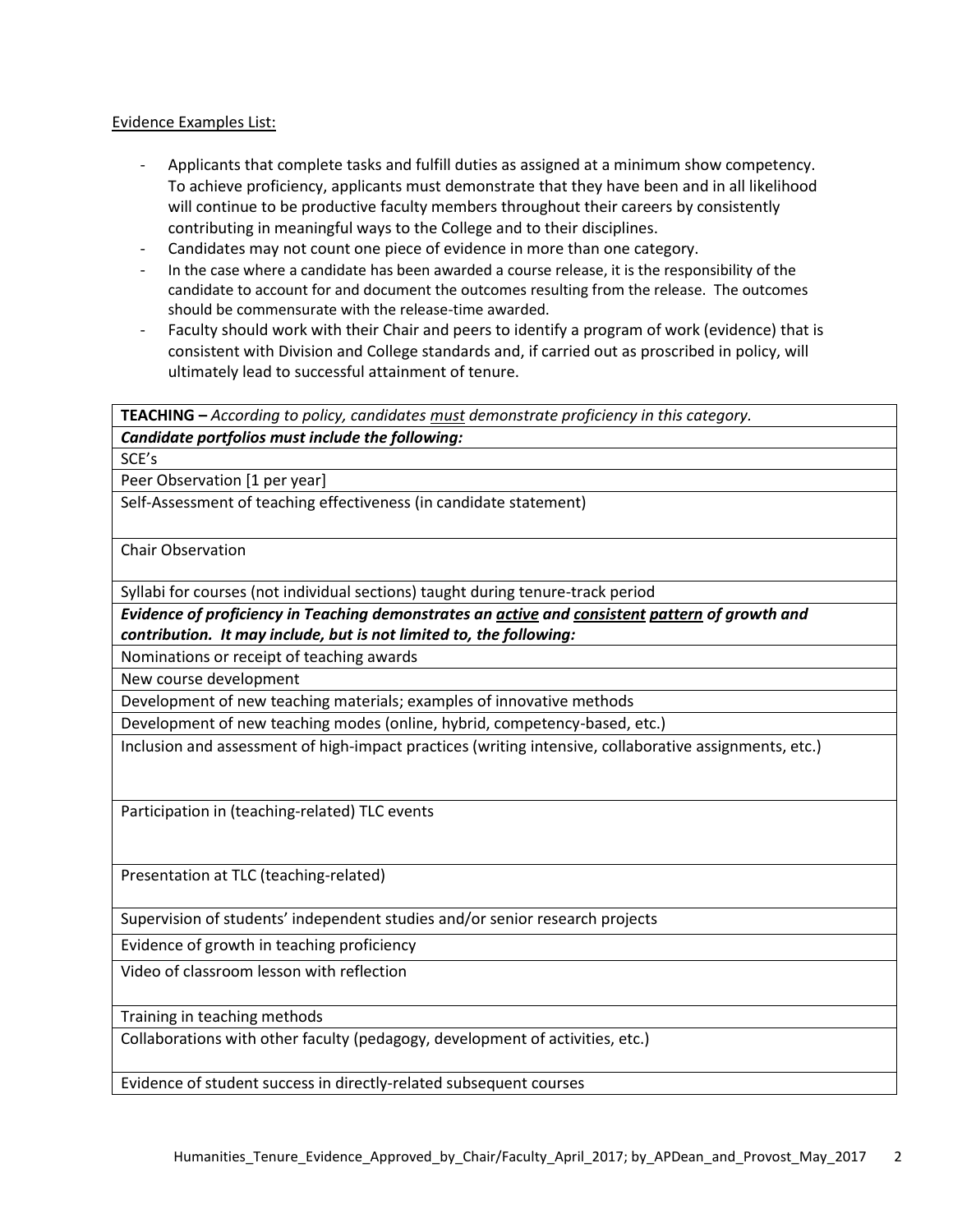**TEACHING –** *According to policy, candidates must demonstrate proficiency in this category.* Piloting of new activities and evaluating their efficacy

Examples of successful student work

Program planning and/or curriculum development

**ADVISING and/or MENTORING**

*Candidate portfolios must include the following:*

Self-Assessment of advising and/or mentoring (in candidate statement)

List of number of advisees assigned each year (from Annual Job Description form)

*Evidence of competency in Advising and/or Mentoring will show, at a minimum, that assigned duties are completed as defined in policy. Evidence of proficiency demonstrates an active and consistent pattern of growth and contribution. They may include, but are not limited to, the following:*

Participation in college and division advising sessions (Warrior Orientation, STAR, LCSC Days at CDA, Welcome Fair, etc.)

Participation in workshops to enhance advising ability

Mentoring students in their senior seminar, proposal writing, and/or senior research activities (done out of load)

Mentoring students in their directed studies, and/or other forms of individualized study (done out of load) Maintaining advising log

Offering formal sessions/workshops on graduate schools or careers

Supervision of internship/practicum and related activities (done out of load)

Organizing speakers/workshops for students

Taking students to conferences

Mentoring other faculty members

Advising LCSC student clubs

Assisting students with accessing professional and/or post-baccalaureate educational opportunities

Writing letters of recommendation for students and advisees

Dual credit partnership work with high school instructors

Gain and/or maintain professional licensure or certification related to teaching

## **SCHOLARSHIP**

*Candidate portfolios must include the following:*

Self-Assessment of scholarly/creative activity and professional development (in candidate statement)

*Evidence of competency in Scholarly/Creative Activity and Professional Development will show, at a minimum, that assigned duties are completed as defined in policy. Evidence of proficiency demonstrates an active and consistent pattern of growth and contribution. They may include, but are not limited to, the following:*

*A) For all Humanities disciplines:*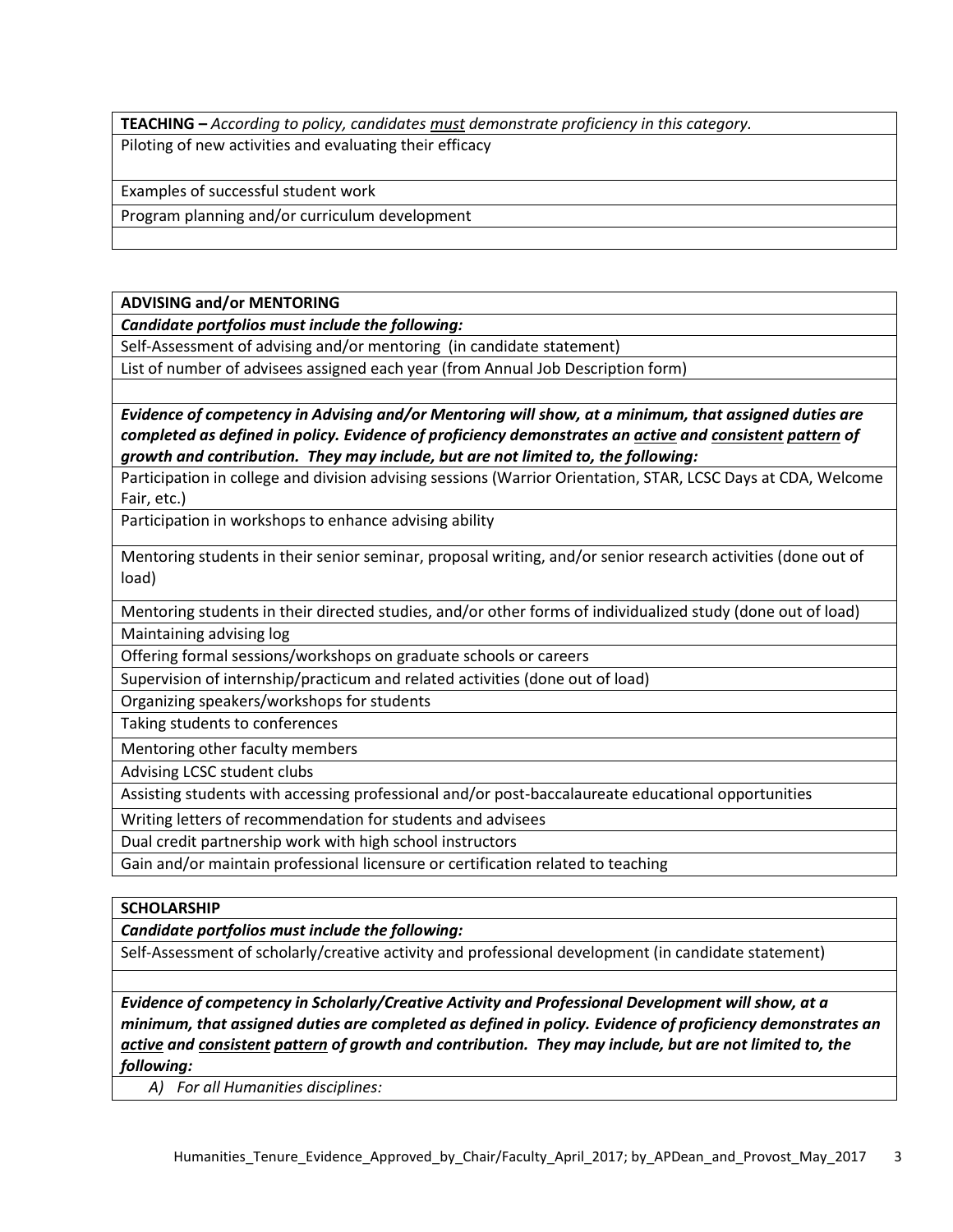## **SCHOLARSHIP**

Attend and present at a disciplinary/professional conference, workshop, training, seminar, etc.

Attend but not present at a disciplinary/professional conference, workshop, training, seminar, etc.

Publish a monograph

Publish an article in a peer-reviewed journal

Contribute a chapter to an academic book

Contribute a book review to professional journals

Serve on a regional or national disciplinary body

Organize local activities within one's discipline

Give an invited talk at another institution

Give a talk (related to one's disciplinary/professional expertise) locally

Submit and/or win a major grant (NEH etc.)

Submit and/or win a regional grant

Develop a new class from outside your area of discipline

Service as editor of print or electronic venue for scholarly publications and/or debate (journal, electronic forum, etc.)

Material demonstrating scholarly activity that has not yet resulted in publications or presentations

Gain and/or maintain professional licensure or certification related to disciplinary expertise

*B) For Creative Writing:*

Publish a book – novel, poetry, creative non-fiction

Publish a poem or short story at the national level

Publish a poem or short story regionally

Be invited to give readings of your work

Be chosen as a regional or state laureate or as a writer in residence at a conference/workshop

*C) For Communication Arts:*

Complete and have a film accepted for showing at a festival

Complete a film and have a local showing

Curate a show at a museum, festival, or other venue

Show progress towards completion of a film or media project

*D) For Fine Arts:*

Have a major show of one's work

Have pieces accepted at a juried show

Exhibit works locally

Curate a show at a museum, festival, or other venue

Show progress towards completion of works/projects

*E) For Performing Arts:*

Write and direct/conduct the performance of an original play

Produce/Direct a play/work at the national or regional level

Produce/Direct plays and performances locally

Compose a piece of music that is accepted for publication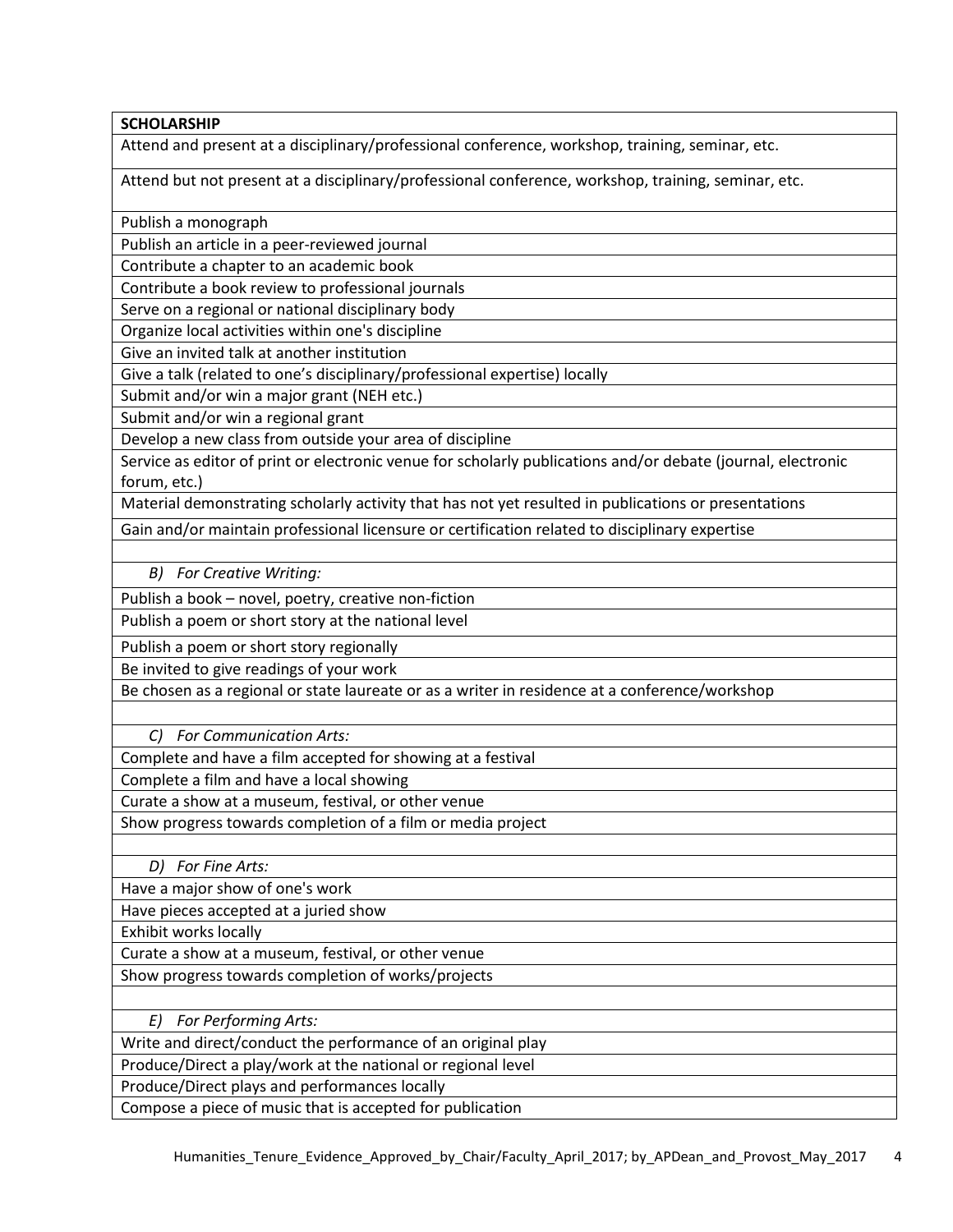**SCHOLARSHIP**

Perform/direct locally, regionally, or nationally

Write a play and have it accepted for publication and/or performance regionally or nationally Show progress towards completion of works

*F) For Languages and Linguistics:*

Publish a textbook

Contribute as a named co-author to a textbook

Produce a significant set of curriculum for a class

Be recognized as an acknowledged contributor to a textbook

Show progress towards completion of a textbook project

**SERVICE**

*Candidate portfolios must include the following:*

Self-Assessment of service (in candidate statement)

*Evidence of competency in Service will show, at a minimum, that assigned duties are completed as defined in policy. Evidence of proficiency demonstrates an active and consistent pattern of growth and contribution. They may include, but are not limited to, the following:*

Serving on a Division committee

Serving on a College committee, task force, working group, advisory board, etc.

Chairing a committee

Serving on Faculty Senate or one of its subcommittees

Service on search committees

Guest-teaching (either on campus, for dual credit partnerships, or arranged as a recruiting opportunity) Peer mentoring

Participation in volunteer activities that contribute to the college and/or division

Advising LCSC student clubs

Supervising/attending extracurricular activities with students and/or clubs

Recruiting activities

Supervising internships and directed studies

Acceptance of teaching overloads (uncompensated)

Service on committees in professional/academic organizations

Service as an appointed or elected officer in an academic/professional association

Organizing or leading workshops, panels, or meetings in areas of professional competence

Professional reviewing of grant proposals and/or manuscripts submitted to journals, professional meeting programs, funding organizations, etc.

Chairing panels/sessions at conferences, workshops, etc.

Service as a leader or member of a task force, committee, board, or commission providing service to local, state, regional, national, or international organizations

Active participation as a member or leader of an organization, special interest or community group, or society Unpaid professional consulting to public or private organizations